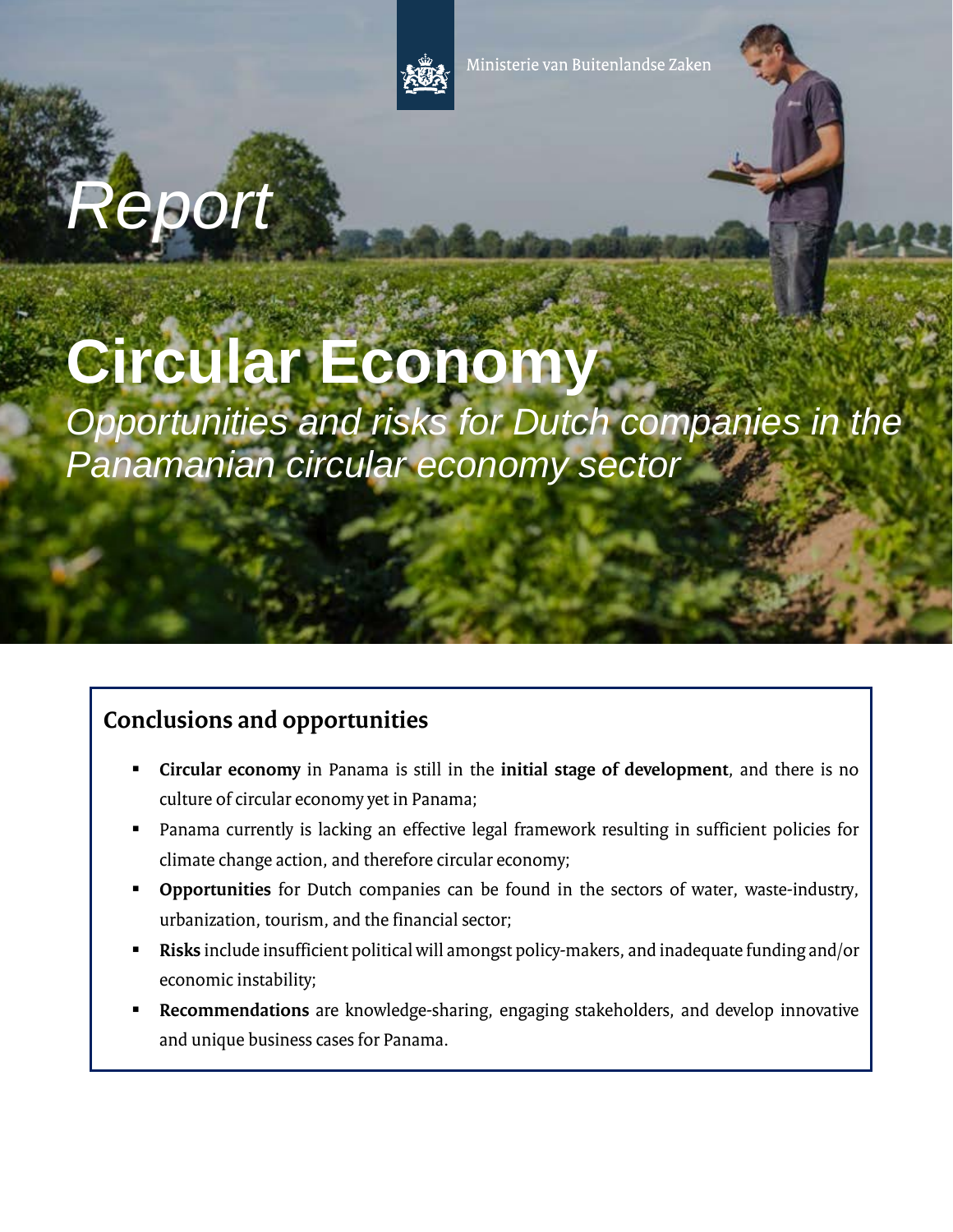## Contents

| 2.1 |  |
|-----|--|
| 2.2 |  |
|     |  |
| 3.1 |  |
| 3.2 |  |
|     |  |
| 4.1 |  |
| 4.2 |  |
|     |  |
|     |  |
|     |  |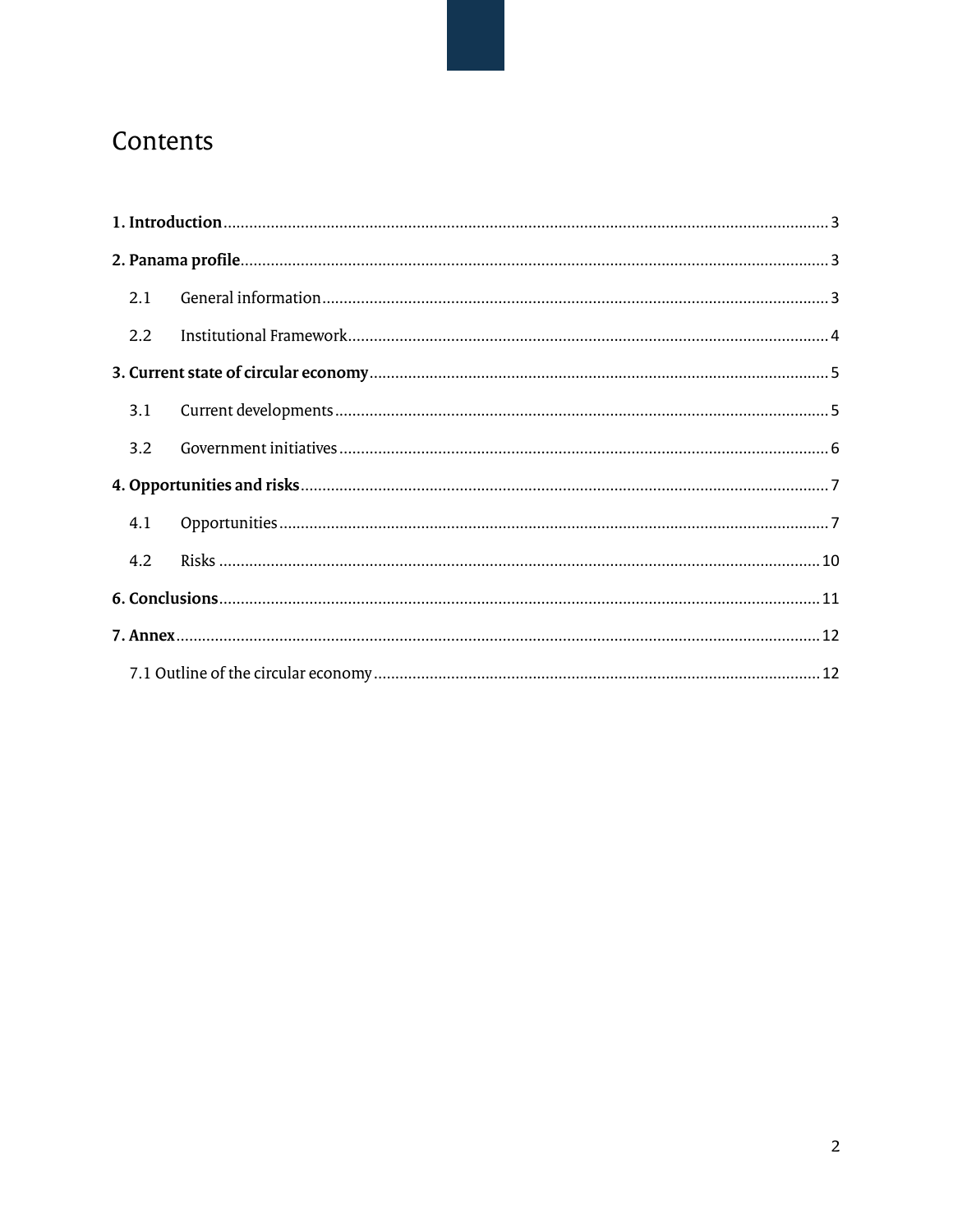#### <span id="page-2-0"></span>**1. Introduction**

Globally, the relatively newconcept of 'circular economy' has gained momentum. Proponents of circular economy state that designing the economy in a circular way, as opposed to a linear design, helps reduce and prevent pollution. Achieving a more sustainable economy not only tackles environmental degradation, but also addresses the issue of future resource scarcity. Circular economy is especially linked with economic yields in added-value chains, but the concept is also being applied to, for example, the construction industry where infrastructure is being designed to be repurposed or even rebuild several times before final disposal.

Now, circular economy has been embraced by the central government of the Netherlands. It has set out the ambitious goal of a waste-free Dutch economy by 2050<sup>[1](#page-2-3)</sup>, and this means that the transition to a circular economy is being encouraged and facilitated at a large scale, providing ample opportunities for Dutch companies and entrepreneurs to come up with innovative solutions that help achieve a wastefree economy. Building on and with this favorable economic climate, companies in the Netherlands are internationally accredited with expertise in the circular economy sector, due to their role as frontrunners. Naturally, these companies and entrepreneurs want to export their knowledge to other countries such as Panama, where progress with regards to circular economy or sustainability in general remains lackluster, despite overall good intentions.

The aim of this sector report is in the first place to **identify opportunities and risks** in Panama for Dutch circular economy stakeholders, and in the second place to give an **overview of the circular economy sector in Panama.** After this short introduction, firstly a country profile is given on Panama focusing on the institutional

 $\overline{a}$ 

framework in place that could potentially affect the trend of the sustainability sector in the country. Secondly, the current state of the circular economy sector is addressed, exploring the current trends, government initiatives, and on-going projects. Thirdly, an analysis of potential risks and opportunities in Panama for Dutch companies specialized in circular economy is given, with the aim of creating understanding of Panamanian needs and bottlenecks. This report will draw on primary literature, such as government laws and reports, as well as first-hand experiences in dealing with both the private and public sector in Panama, meaning talks and meetings with Panamanian entrepreneurs and companies, and government officials.

#### <span id="page-2-1"></span>**2. Panama profile**

#### <span id="page-2-2"></span>2.1 General information

Over the years, the Panamanian economy has been marked by high growth. After the global recession in 2009, the annual growth rate of the Gross Domestic Product (GDP) averaged 6.5% in the years between 2010 and 2018, with the growth rate peaking in [2](#page-2-4)011 at 11.3%.<sup>2</sup> Its favorable geopolitical position, and its highly strategic interoceanic waterway, the Panama Canal, mean that Panama is regarded as logistical hub. Moreover, private investments as well as foreign direct investments have been high due to the open business climate in the country. Coupled with strong public investments, Panama has gained momentum over the last years. Recently, an expansion to the Canal has been constructed, providing the opportunity for larger cargo ships, as well as more cargo ships passage through the waterway, safeguarding future income. This is substantial as the Panamanian economy is largely based on services,

<span id="page-2-4"></span><span id="page-2-3"></span><sup>1</sup> [https://www.government.nl/topics/circular-economy/circular](https://www.government.nl/topics/circular-economy/circular-dutch-economy-by-2050)[dutch-economy-by-2050](https://www.government.nl/topics/circular-economy/circular-dutch-economy-by-2050)

<sup>2</sup>

[https://data.worldbank.org/indicator/NY.GDP.MKTP.KD.ZG?end=2](https://data.worldbank.org/indicator/NY.GDP.MKTP.KD.ZG?end=2018&locations=PA&start=2008) [018&locations=PA&start=2008](https://data.worldbank.org/indicator/NY.GDP.MKTP.KD.ZG?end=2018&locations=PA&start=2008)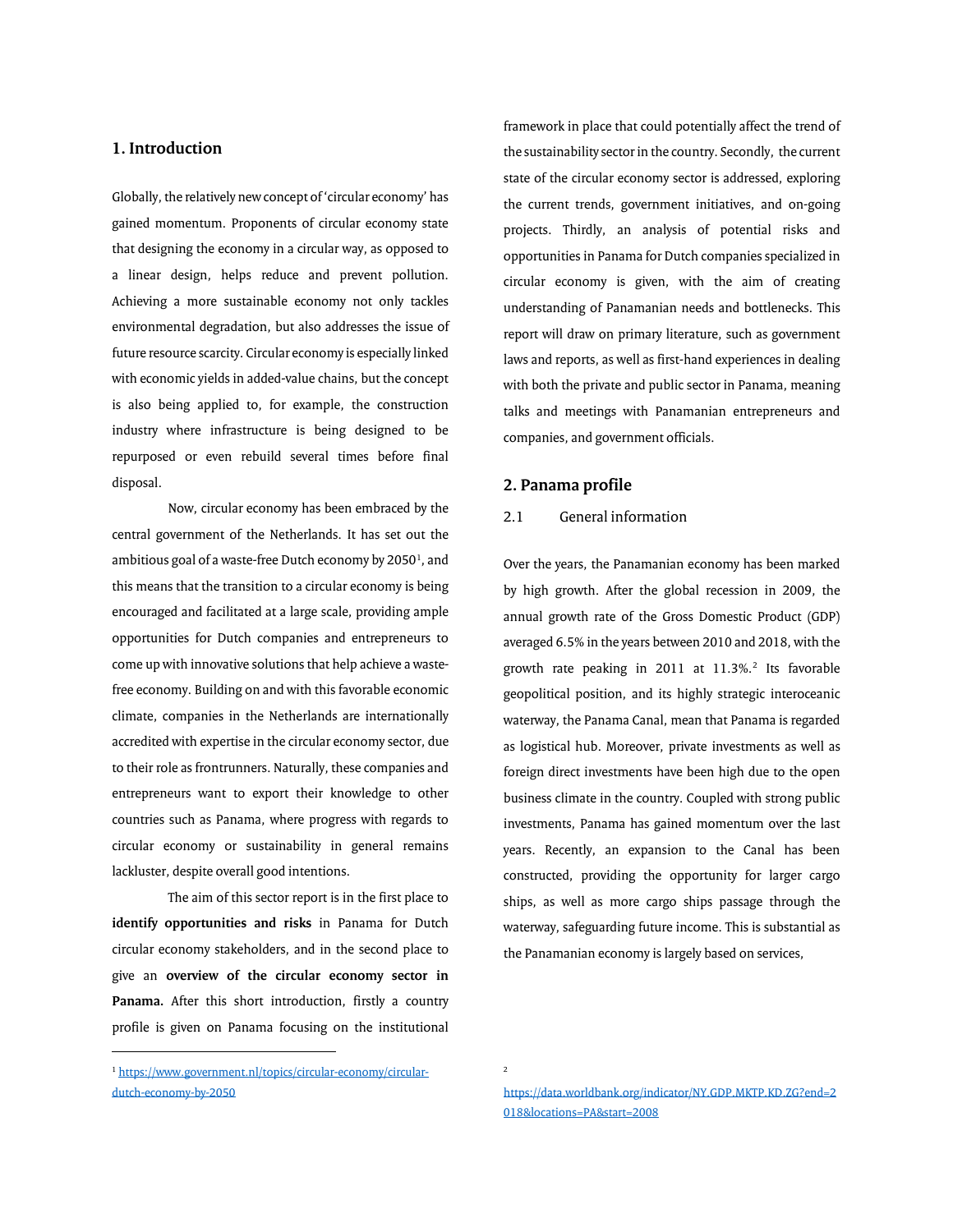- Panama has a GDP of **USD 65.055 billion** in 2019, with an annual growth of **3.67 %** in the same year
- Panama ranked **66th** in the **2019 Global Competitiveness Index**
- Panama ranked **86th** in the **2019 World Bank Doing Business Index,**  ranking **7th** in Latin America and the Caribbean
- Panama ranked **56th** in the **2018 Yale Environmental Performance Index**

including the logistical sector, and therefore Canal related services. Other sectors in services are the financial sector, ship registry, and tourism. The service sector accounts for as much as approximately 65% of GDP, while the industrial sector and the agricultural sector trailing behind, with respectively around 30% and 2%, in 2018.[3](#page-3-1)

However, the high and stable growth has not reached all levels of society, as Panama continues to be among the countries in South and Central America with the highest income inequality.<sup>[4](#page-3-1)</sup> Furthermore, although the focus on economic development can be regarded as successful, the environmental consequences related to development in Panama are only recently brought to the attention. Environmental degradation and climate change are relatively new concepts in Panama, and issues are now starting to appear. Currently, the Canal is trying to tackle shortcomings in its freshwater supply due to limited rainfall, arguably the result of climate change. In the future, environmental degradation is expected to have more implications on energy, water, and human security. In general, the population, the private sector, and the public sector seem to be aware of current environmental issues, in line with the increasing environmental awareness globally, however, real progress is yet to be made on a substantial scale. In this sense, circular economy has the potential to be of immense value,

provided the current positive trend of environmental awareness is continued in the future.

#### <span id="page-3-0"></span>2.2 Institutional Framework

Below is a list with Panamanian (semi-)public institutions that are in some way relevant to sustainability in Panama, and therefore also relevant for potential circular economy initiatives. What is important to note, is that not one institution or organization is solely responsible for circular economy policies. These stakeholders are listed with high, medium and low importance, in reference to how much capabilities they have to affect the trend of sustainability in Panama. To illustrate, the Ministry of Environment (MiAmbiente) has an executive role in sustainable policies set out by the government, but also an organization such as the Industrial Union of Panama (SIP) has importance in organizing a joint stance of industrialists in Panama.

#### High importance

- Ministry of Environment (MiAmbiente)
- Authority for Urban and Household Waste (AAUD)
- Ministry of Agricultural Development (MIDA)
- Ministry of Commerce and Industries (MICI)
- Industrial Union of Panama (SIP)

l

<span id="page-3-1"></span><sup>3</sup> [https://www.statista.com/statistics/454648/panama-gdp](https://www.statista.com/statistics/454648/panama-gdp-distribution-across-economic-sectors/)[distribution-across-economic-sectors/](https://www.statista.com/statistics/454648/panama-gdp-distribution-across-economic-sectors/)

<sup>4</sup> <https://data.worldbank.org/indicator/SI.POV.GINI?locations=PA>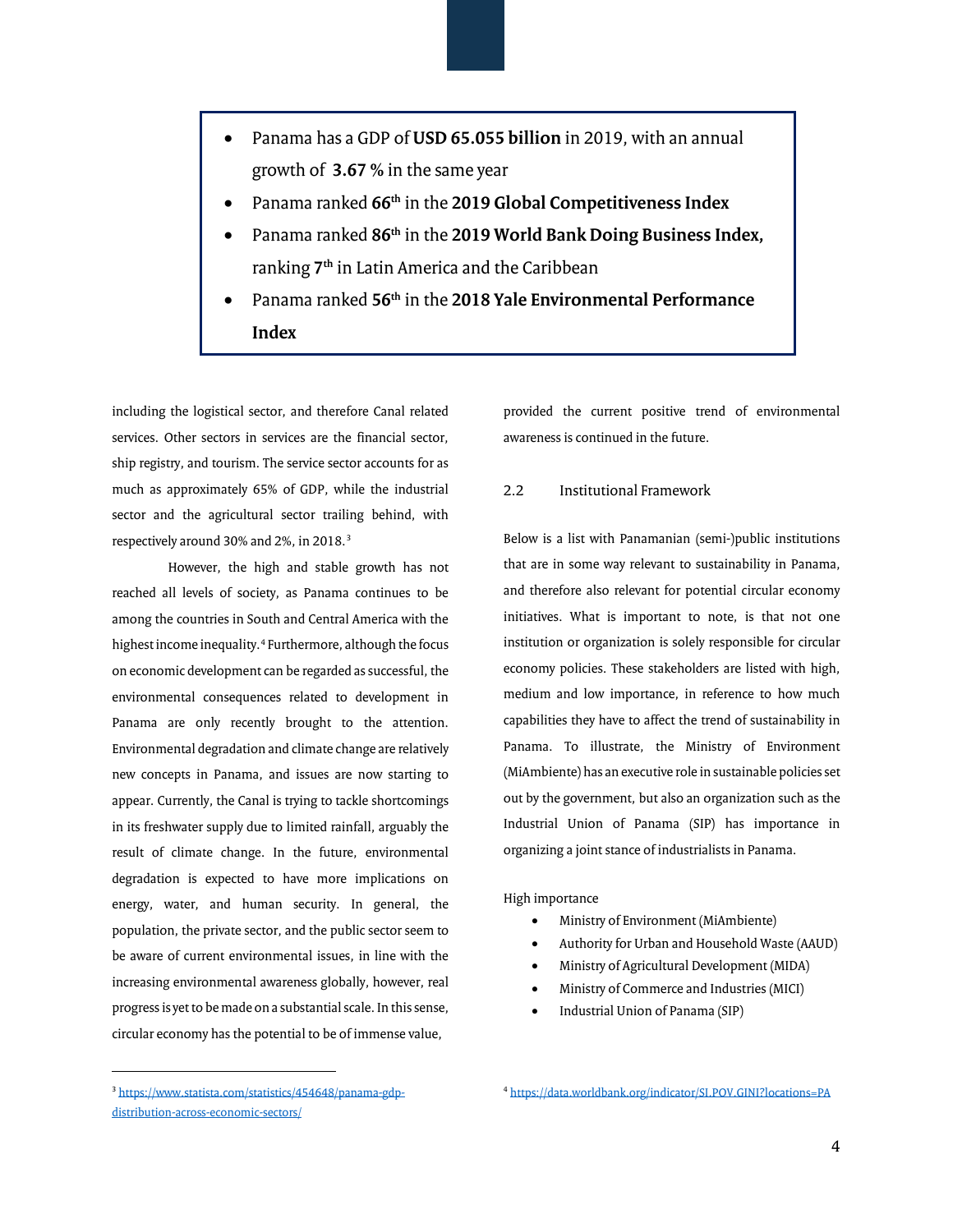#### Medium importance

- National Authority of Public Services (ASEP)
- National Council of Private Businesses (CONEP)
- Municipality of Panama-City (MUPA)
- Institute of National Aqueducts and Sewers (IDAAN)
- National Council of Water (CONAGUA)
- Ministry of Public Works (MOP)
- National Council for Sustainable Development (CONADES)

Low importance

- Panamanian Association of Business Executives (APEDE)
- Panamanian Association of Exporters (APEX)

#### <span id="page-4-0"></span>**3. Current state of circular economy**

#### <span id="page-4-1"></span>3.1 Current developments

Although some environmental awareness is on the minds of the public and government officials, sufficient progress is yet to be seen in the country. Circular economy is far from being embraced bythe Panamanian government, when comparing its policy to its Dutch counterpart, and this can have implications for opportunities for Dutch companies, as further discussed below. On the other hand, there is still much to gain in terms of value from circular economy practices. At this moment, a culture of circular economy is not existing in Panama. According to the 2018 Yale Environmental Performance Index, Panama ranks 56 of 180 countries, and is surpassed by 4 other Latin American countries such as Costa Rica and Venezuela.<sup>[5](#page-4-2)</sup> Safe to say, environmental action in the country is still lackluster, in part due to the **absence of an effective legal framework**.

Specifically placing the state of the economy of Panama on the spectrum from a linear to a circular economy

(see illustration 1), the economy is still in a phase of transition from linear economy to reuse economy. In this sense, there still needs to happen a lot for achieving a reuse economy with a well-established recycling culture, let alone for achieving a circular economy.

#### From a linear to a circular economy



Illustration 1 From a linear to a circular economy

Nevertheless, in September 2019 at the XIV International Symposium on Sustainability, the Industrial Union of Panama (SIP), the Ministry of Environment (MiAmbiente), and the National Council of Private Business (CONEP) announced the creation of a new '**Circular Economy Center of Panama**' in which the said parties are integrated for a productive model for sustainability.<sup>[6](#page-4-2)</sup> This center is yet to be realized in practical terms, and at the moment of writing no updates can be found, meaning the question still remains whether an effective body with the aim of promoting sustainability can be formed through this collaboration of organizations. Most circular economy applications at the moment in Panama can be found in small-scale private enterprises or organizations. To illustrate, in Panama the '**Costa Recicla Foundation'** focuses on retrieving waste with the purpose of recycling, while also providing education with regards to sustainability. The foundation set-up various

l

<span id="page-4-2"></span><sup>5</sup> <https://epi.envirocenter.yale.edu/2018/report/category/hlt>

<sup>6</sup> [https://elcapitalfinanciero.com/panama-tendra-su-centro-de](https://elcapitalfinanciero.com/panama-tendra-su-centro-de-economia-circular/)[economia-circular/](https://elcapitalfinanciero.com/panama-tendra-su-centro-de-economia-circular/)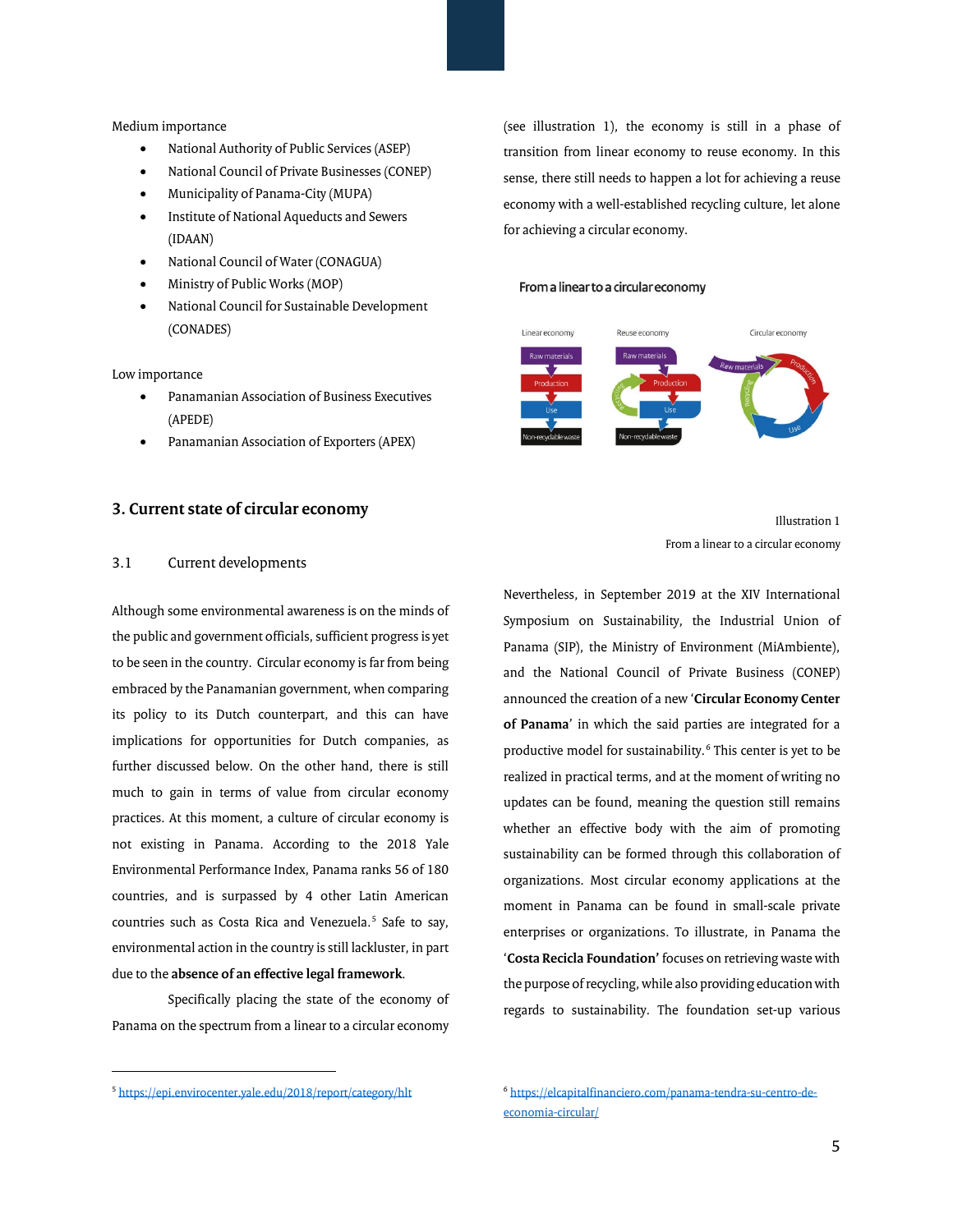recollection points in Panama-City.[7](#page-5-1) **'Marea Verde'** is a nonprofit association looking to create awareness about the contamination of rivers and coasts in Panama. They develop initiatives to clean rivers (see illustration 2), while also implementing awareness campaigns.<sup>[8](#page-5-2)</sup> All in all, in the private sector there is enthusiasm towards sustainable solutions such as circular economy, as well as more resources to work with. Currently, circular economy is still in the beginning phase, and time and effort is needed to familiarize sectors with circular economy. However, the institutional framework, and more importantly the legal framework are inherently at the basis of progress in this regard.



Illustration 2 **Marea Verde** cleaning a river

#### <span id="page-5-0"></span>3.2 Government initiatives

Sustainability is not new on the Panamanian agenda. Laws have been passed and government agencies have been put in place to achieve sustainable goals with regards to for example maintaining biodiversity, counteract deforestation, and The government of newly elected president **Laurentino Cortizo has set out its intended policy strategies in its 'Strategic Plan 2020-2024'[9](#page-5-3)** in which attention is also given to sustainability. The plan mentions six primary causes of the environmental problems in Panama, which according to the new administration are lack of environmental education, lack of efficient environmental governance, lack of a national

<span id="page-5-3"></span><span id="page-5-2"></span><span id="page-5-1"></span><sup>7</sup> <https://costarecicla.org/>

 $\overline{a}$ 

strategic plan for the environment, obsolete environmental norms, lack of sustainable land use, and insufficient public policies (i.e. laws and decrees). More importantly, the government lists in the plan what main tasks should be undertaken in order to tackle environmental degradation (emphasis added):

> 1. Create order and enforce laws existing in the environmental issue.

2. Protect biodiversity and natural heritage of Panama, as a priority on the agenda environmental of the country.

3. Incorporate environmental education into school programs.

**4. Promote actions to combat Change Climate, including enthusiastic momentum of clean energy and the protection of Natural forests of the country.**

5. Consolidate an international policy in around the conservation of the environment and the biodiversity, as well as the fight against change Global climate.

**6. Start the implementation of a system of municipal and industrial waste recycling at the national level, with priority attention to cities of Panama, Colon, San Miguelito, Santiago and David**.

7. Prevent illegal logging in provinces as in Darién and basins producing water, working closely with the communities and local authorities.

**8. Promote a pilot electrification plan for the public transport (electric buses, Line 3 of the subway).**

9. Promote an environmental education program to create a culture of progressive reduction of the use of polystyrene (foam) and plastics (plastic bottles, reeds, containers).

**10. Provide adequate budget to the Ministry of Environment and Aquatic Resource Authority.** 11. Strengthen the technical capacity of the

[https://www.gacetaoficial.gob.pa/pdfTemp/28931\\_A/GacetaNo\\_28](https://www.gacetaoficial.gob.pa/pdfTemp/28931_A/GacetaNo_28931a_20191231.pdf) [931a\\_20191231.pdf](https://www.gacetaoficial.gob.pa/pdfTemp/28931_A/GacetaNo_28931a_20191231.pdf)

9

<sup>8</sup> <https://www.mareaverdepanama.org/>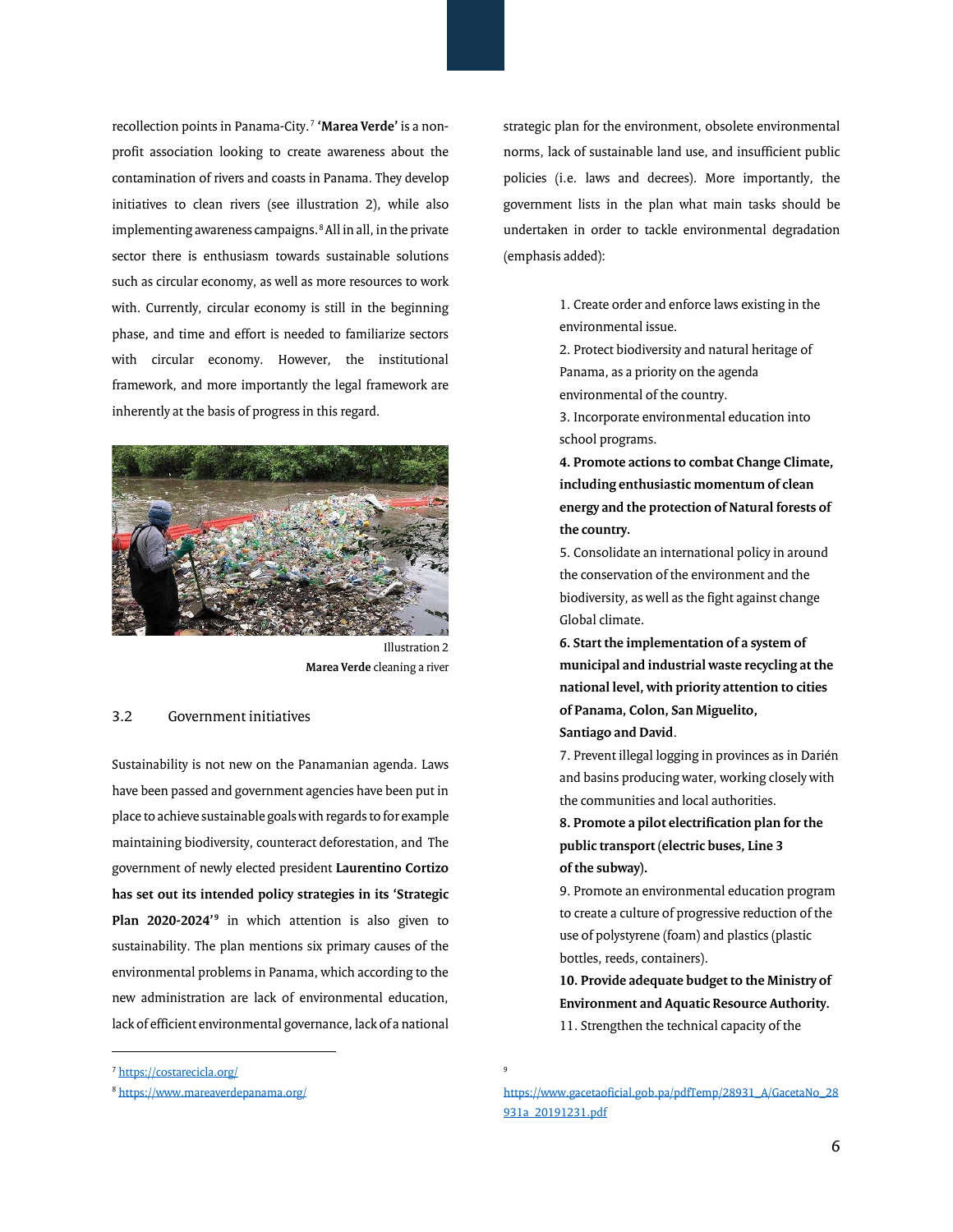human resources of the Ministry of Environment. **12. Promote matrix diversification energy, promoting renewable energy.**

13. Development and updating of plans of management of critical protected areas of the country (Panama Bay Wetland, Park National Chagres, Coiba, among others).

**14. Implement a restoration program and national protection to the ten ecosystems terrestrial and most threatened marine country, through partnerships with communities, NGOs, private sector and international agencies.**

15. Comply with the **'National Water Security Plan 2015 – 2050'**.

Several points of the government's 2020-2024 strategic plan provide opportunities for potential circular economy business, but it is important to note that the question remains how and when implementation of a comprehensive legal framework to counteract environmental degradation takes place. The Municipality of Panama-City (MUPA) together with AAUD, Cervecería Nacional (CN), and the Association for the Conservation of Nature (ANCON) set up an alliance program called '**Basura Cero**' (Zero Waste) in 2015, aimed to deal with the impending solid waste crisis in Panama.[10](#page-6-2) The strategy of Basura Cero entails consulting with citizens, implementing pilot programs with regards to waste collection, and monitoring and evaluation (see illustration 3). Basura Cero is the only legal initiative that specifically mentions the concept of circular economy at the moment.

Currently, the most important obstacle towards progress in developing a culture of circular economy is overall lackluster government initiative; in the form of the legal framework. There is a law put in place called **Policy of** 

 $\overline{a}$ 

**No Waste** (Política No Basura).<sup>[11](#page-6-2)</sup> This law tries to promote and develop a culture of no waste, however, implementation



Illustration 3 Collection point **Basura Cero**

and political will is lacking for sufficient results with regards to climate action. No incentives, such as subsidies, education, tax-exemption is given by the government in order to promote the transition to a more sustainable economy. Although set out by the government as cause of the insufficient policies of climate change action, it is yet to be seen whether it will therefore tackle the issue and create a legal framework of sustainability, through which progress can be achieved, creating opportunities for circular economy applications.

#### <span id="page-6-0"></span>**4. Opportunities and risks**

#### <span id="page-6-1"></span>4.1 Opportunities

#### **Water-related**

Panama, just as the Netherlands, deals with multiple waterrelated issues and challenges that are only intensifying the coming years. In its National Water Security Plan 2015-2050, the Panamanian government set out goals such as securing

<sup>11</sup> [https://basuracero.mupa.gob.pa/wp](https://basuracero.mupa.gob.pa/wp-content/uploads/2018/08/LEY-33.pdf)[content/uploads/2018/08/LEY-33.pdf](https://basuracero.mupa.gob.pa/wp-content/uploads/2018/08/LEY-33.pdf)

<span id="page-6-2"></span><sup>10</sup> [https://basuracero.mupa.gob.pa/wp-](https://basuracero.mupa.gob.pa/wp-content/uploads/2018/03/LIBRO-BASURA-CERO-2016-1era-Edicio%CC%81n.pdf)

[content/uploads/2018/03/LIBRO-BASURA-CERO-2016-1era-](https://basuracero.mupa.gob.pa/wp-content/uploads/2018/03/LIBRO-BASURA-CERO-2016-1era-Edicio%CC%81n.pdf)[Edicio%CC%81n.pdf](https://basuracero.mupa.gob.pa/wp-content/uploads/2018/03/LIBRO-BASURA-CERO-2016-1era-Edicio%CC%81n.pdf)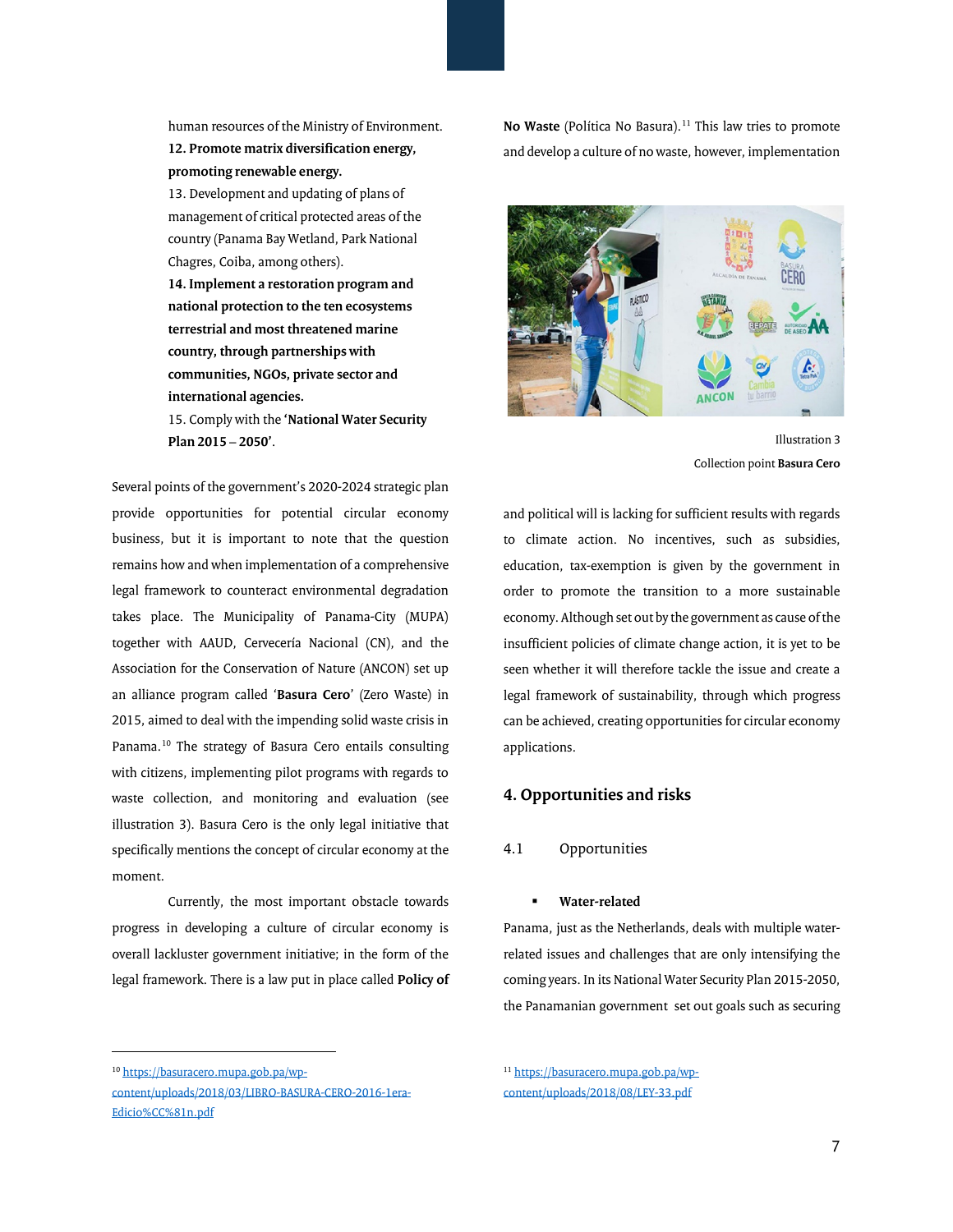universal access to quality drinking water and sanitation services, obtaining inclusive economic growth using water, and creating a responsible culture towards water sustainability**.** Investments in water infrastructure such as **Waste Water Treatment plants are concurrent and provide opportunities for Dutch companies in the future**, and therefore tenders should be monitored closely. Moreover, consulting opportunities with regards to the availability of rural and urban drinking water could potentially arise, as the government seeks to 'circularize' industrial and household water distribution and consumption.

#### **Waste-industry**

With the aim of waste reduction, circular economy initiatives could be of potential value, and Dutch companies can assist the waste sector in achieving goals with regards to for example recycling. The waste recollecting agency in Panama-City, AAUD commissioned Spanish consulting firm INECO to come up with a comprehensive waste management plan for 2017-2027, in which INECO for the most part investigated the composition of waste in Panama and outlined the financial and management aspects for AAUD. The question remains whether Dutch companies would be able to assist AAUD in the near future, with for example waste separation and waste-to-energy programs. What is certain is that waste issues are profound throughout Panama, **and Dutch companies should be on the lookout for when the political will to tackle waste problems intensifies**. To illustrate circular economy applications with regards to waste, the Dutch company Closing The Loop is active in African countries collecting e-waste, primarily mobile phones, and recycling them.<sup>[12](#page-7-0)</sup>

#### **Agri-food**

Although not the largest sector in Panama, the agricultural and foodstuffs sector could benefit immensely from systemic change to circularity. Technological innovations have the

potential to decrease costs and to generate added value to food-chains. So-called 'closing the loop' is a proven concept in the Netherlands and elsewhere, **through which smart technology can increase the yield of agricultural enterprises while decreasing resources needed**. However, lack of education and ignorance stands in the way for Panamanian producers to accept and adopt new technology. Apart from small-scale research related funding for controlled environment agriculture in green houses, no large-scale application is yet to be found. In other parts of the world, such as the Philippines, a UK-based company is creating a leather-like alternative from the waste of pineapple production, specifically from the leaves.<sup>[13](#page-7-0)</sup> These sort of examples of circular economy could work well in the Panamanian agricultural sector (see illustration 4).



Illustration 4 Pineapple production in Panama: potential for CE applications

For some time now, the Panamanian governments have suggested the construction of a '**food hub**' in Panama. The idea is that, due to the regional importance of Panama as logistical hub for the import and export of food-related products, a food hub could be created in which value is to be added. The idea is similar to the recently created food hub in Rotterdam. Research and efforts around the globe have

 $\overline{\phantom{a}}$ 

<span id="page-7-0"></span><sup>12</sup> <https://www.closingtheloop.eu/>

<sup>13</sup> <https://www.ananas-anam.com/>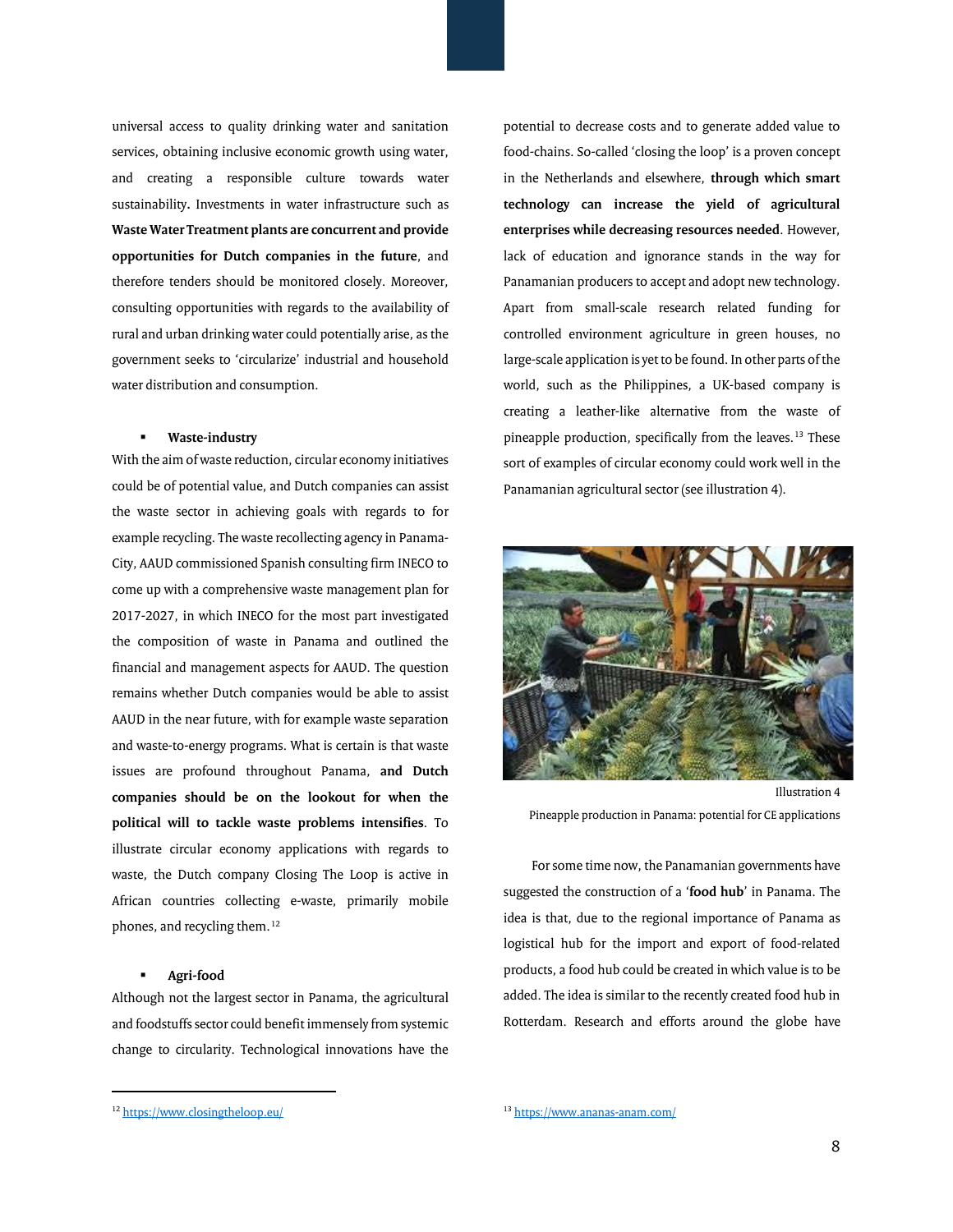shown that decarbonization<sup>[14](#page-8-0)</sup> can be applied to sectors such as the agricultural and logistical sector.



Illustration 5 Eco-lodges in Panama: potential for CE applications

#### **Tourism**

The new Cortizo government is currently betting heavily on investments in the tourism sector amongst others to keep the economy afloat on economic growth. Ecological or sustainable tourism is on the rise in Panama, and this niche sector could provide opportunities for Dutch companies. In terms of for example small-scale sustainable construction of tourist destinations such as eco-lodges to large-scale transition to sustainable energy in the tourism sector. It remains to be seen if the recent statements by the government to invest large amounts of resources in the tourism sector will effectively increase the size of the sector. If it does, it will present opportunities for Dutch companies that are specialized in circular economy. Specifically closing the loop in the tourism sector has potential value, as also tourists are making more responsible choices.

#### **Urbanization**

Recent reports by for example the World Bank $15$  are arguing that growing urbanization in Panama will pose significant

 $\overline{a}$ 

challenges with regards to urban planning in the short and medium-term, and can negatively affect growth in the longterm. In this sense, it will be imperative for Panama to design and create urban spaces in a smart and resilient way. **Circular economy has the potential to play an important factor in the execution of urban planning.** Dutch companies are renowned for their design of sustainable urban spaces, and examples of Dutch cities, such as Rotterdam, are given around the world. The question remains whether awareness amongst policy-makers in Panama arises with regards to the impending urban issues.

#### **Financial sector**

Although the financial sector, which is quite large in Panama, is perhaps not the most obvious field for circular economy applications, there could potentially be opportunities in adequate funding by banks and other financial organizations. At the moment, such entities value sustainability because of the perceived effect on their reputation. In the future, priority could potentially be given towards funding sustainable, and therefore, circular economy enterprises. In this regard, another important factor could be international financial organizations such as the World Bank and the Inter-American Development Bank (IADB). The World Bank, for example, since more than 15 years has a 'Trust Fund for Environmentally & Socially Sustainable Development' (TFESSD),<sup>[16](#page-8-2)</sup> and the IADB has several 'Green Climate Funds'[17](#page-8-3) to promote sustainable development.

16

<span id="page-8-2"></span><span id="page-8-0"></span><sup>&</sup>lt;sup>14</sup> Decarbonization relates to the notion of reduction of carbon inputs to socioeconomic metabolism, and therefore, the reduction of greenhouse gasses (GHC) emissions.

<sup>15</sup>

<span id="page-8-3"></span><span id="page-8-1"></span>[http://documents.worldbank.org/curated/en/1806114681007278](http://documents.worldbank.org/curated/en/180611468100727814/Panama-Locking-in-success-a-systematic-country-diagnostic) [14/Panama-Locking-in-success-a-systematic-country-diagnostic](http://documents.worldbank.org/curated/en/180611468100727814/Panama-Locking-in-success-a-systematic-country-diagnostic)

[http://documents.worldbank.org/curated/en/8338714987940411](http://documents.worldbank.org/curated/en/833871498794041156/pdf/116989-WP-v1-development-PUBLIC-28-6-2017-9-45-35-TFESSDCompletionReport.pdf) [56/pdf/116989-WP-v1-development-PUBLIC-28-6-2017-9-45-35-](http://documents.worldbank.org/curated/en/833871498794041156/pdf/116989-WP-v1-development-PUBLIC-28-6-2017-9-45-35-TFESSDCompletionReport.pdf) [TFESSDCompletionReport.pdf](http://documents.worldbank.org/curated/en/833871498794041156/pdf/116989-WP-v1-development-PUBLIC-28-6-2017-9-45-35-TFESSDCompletionReport.pdf)

<sup>17</sup> <https://www.greenclimate.fund/ae/idb>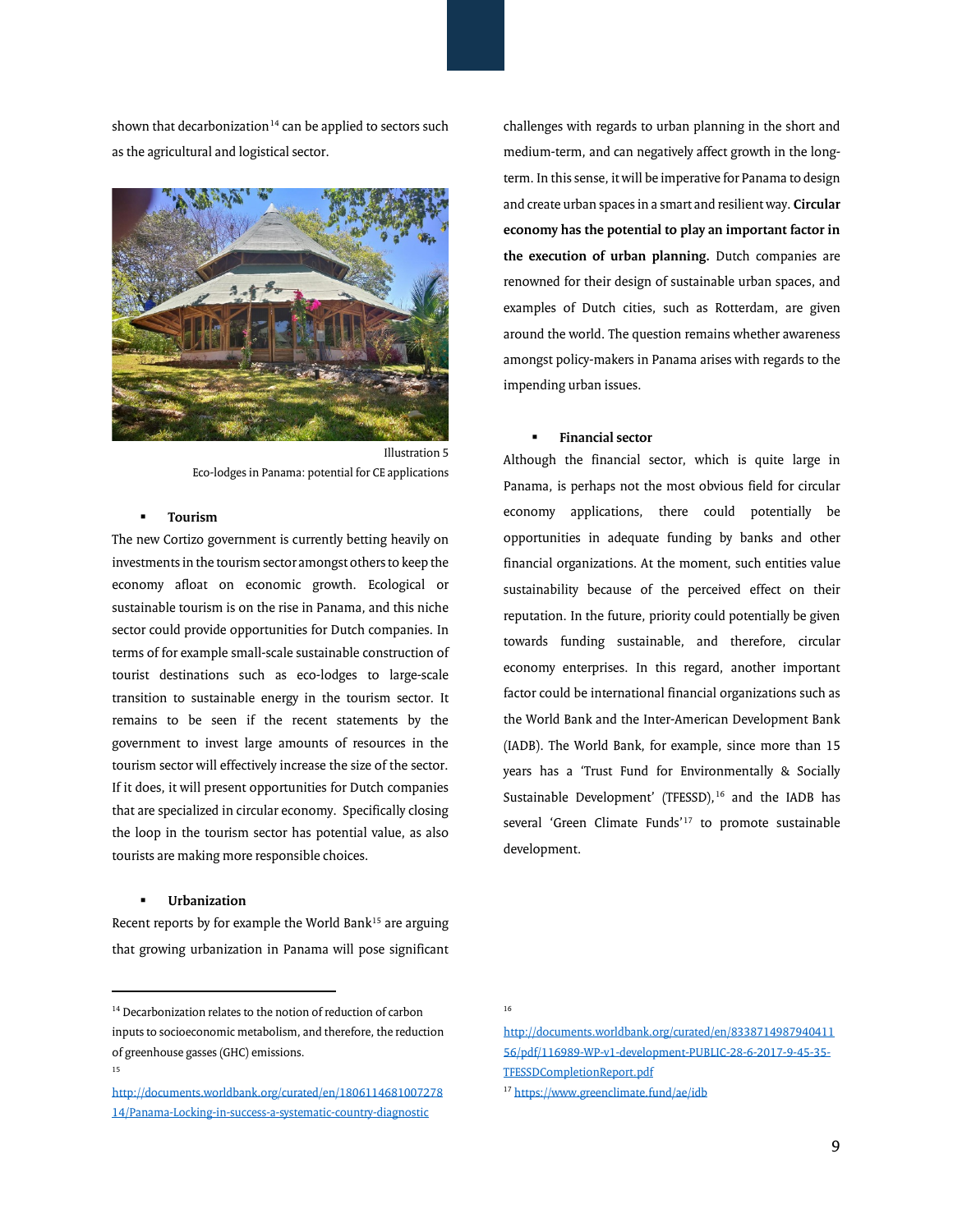#### <span id="page-9-0"></span>4.2 Risks

#### **Political will amongst policy-makers**

One of the main drivers behind creating a culture of circular economy necessary to provide opportunities for Dutch companies is the institutional framework, and more importantly, legal framework. The circular economy scene in the Netherlands is taking off because of the incentives provided by the Dutch central and local governments. This is not the case in Panama, and therefore, a potential pitfall could be not generating political will amongst policy makers in the near future. Of essence will be the creation of an effective legal framework. A further risk could be the ineffective implementation of that legal framework, as lower level layers of government could prove insufficient.

#### **Funding & economic instability**

Related to and deriving from the issue of political will, are challenges regarding adequate resources for circular economy initiatives. Funding is necessary to kick-start sustainability initiatives in the various economic sectors. Economic instability could prove detrimental to finding funding for projects, but is a complicated factor almost impossible to control. As of right now, the trend of economic growth in Panama is decreasing, and social and economic instability in the regions are increasing.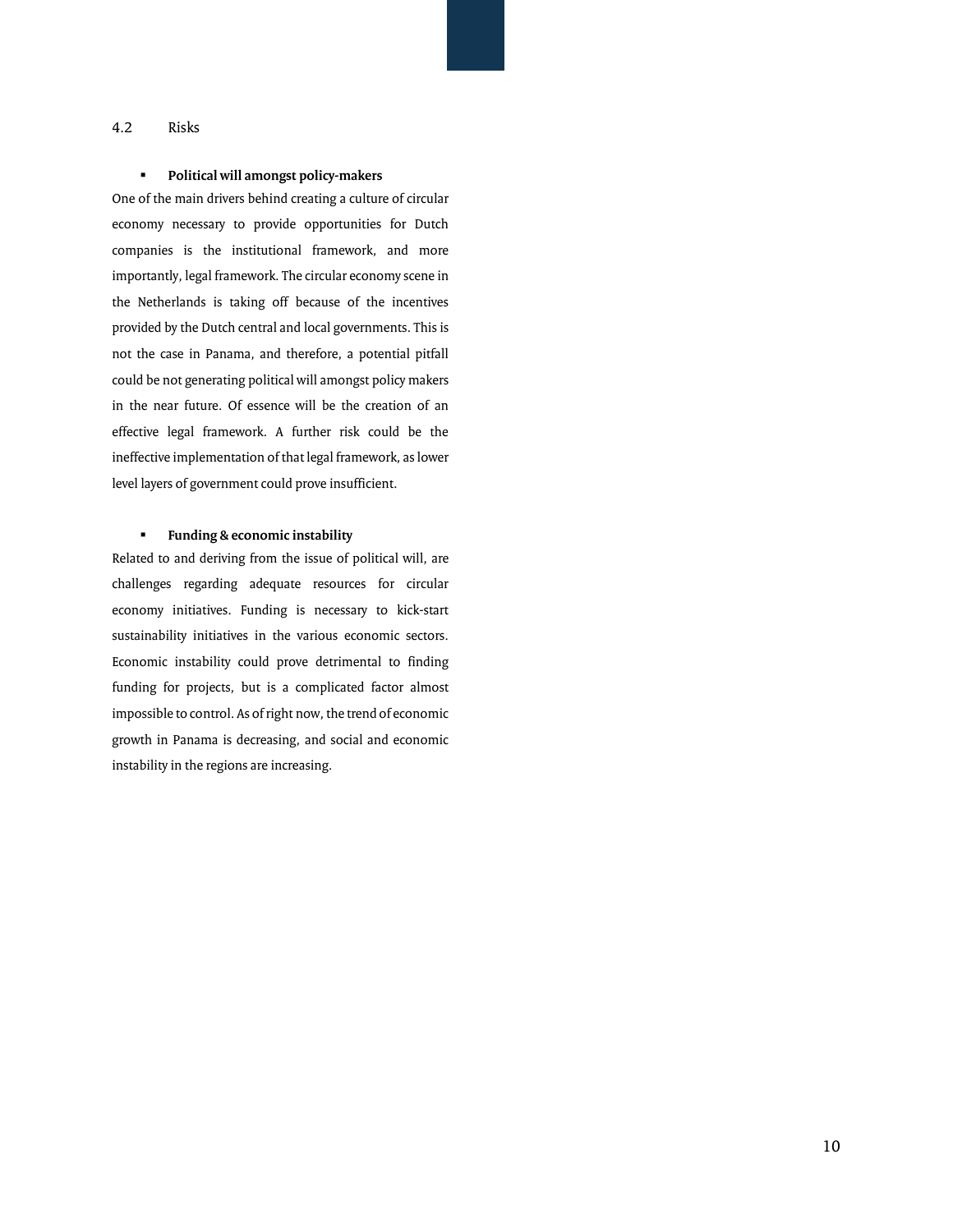#### **5. Recommendations**

#### **Knowledge-sharing**

In the first place, attention should be given to sharing information, skills, expertise, and good practices with Panama. The aim here is to show not only that circular economy has the potential to mitigate environmental degradation, but more importantly, to show that circular economy has the potential to add value to the economy. Ultimately, creating a culture of circular economy starts with sharing experiences, both positive and negative. Sometimes unclear for Panamanians how circular economy can solve problems in a sustainable way, focus should be given to explaining and educating. This means investing time and resources in the promotion of circular economy in various ways such as fairs, presentations, congresses, meetings, etcetera.

#### **Engaging stakeholders**

More specifically, stakeholders such as policy-makers should be effectively targeted and engaged, in order to promote circular economy solutions from the top-down perspective. The transition to circular economy is a time-consuming process, and focus should be given to engage policy-makers to come up with incentives for sustainability. On the other hand, stakeholders at the bottom should be engaged such as private enterprises, NGO's, and other organizations to create promotion from the down-up perspective.

#### **Develop innovative and unique business cases**

Although the Netherlands and Panama have a lot to learn from each other, acknowledgement should be given to the fact that Panama has a unique social-economic and political context, as does every country has in the world. Therefore, Dutch companies should strive to come up with innovative and unique business cases suitable for Panamanian context.

#### <span id="page-10-0"></span>**6. Conclusions**

- Circular economy in Panama is still in the **initial stage of development**, and there is no culture of circular economy yet in Panama;
- Panama currently is **lacking an effective legal framework** resulting in sufficient policies for climate change action, and therefore circular economy;
- Opportunities for Dutch companies can be found in the sectors of **water, waste industry, urbanization, tourism,** and the **financial** sector;
- Risks include **insufficient political will amongst policy-makers**, and inadequate funding and/or economic instability;
- Recommendations are **knowledge-sharing, engaging stakeholders**, and **develop innovative and unique business cases** for Panama.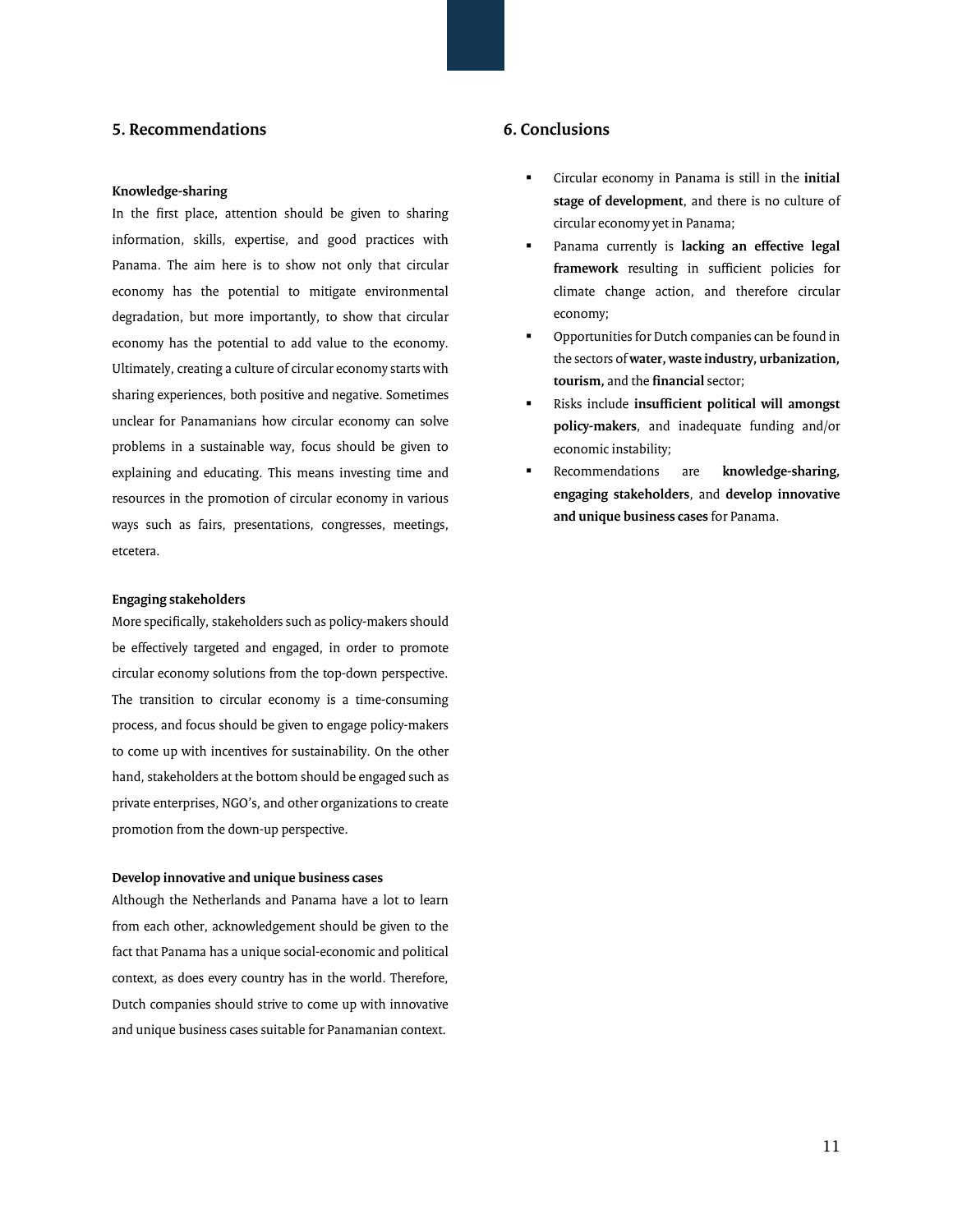#### <span id="page-11-0"></span>**7. Annex**

#### <span id="page-11-1"></span>7.1 Outline of the circular economy